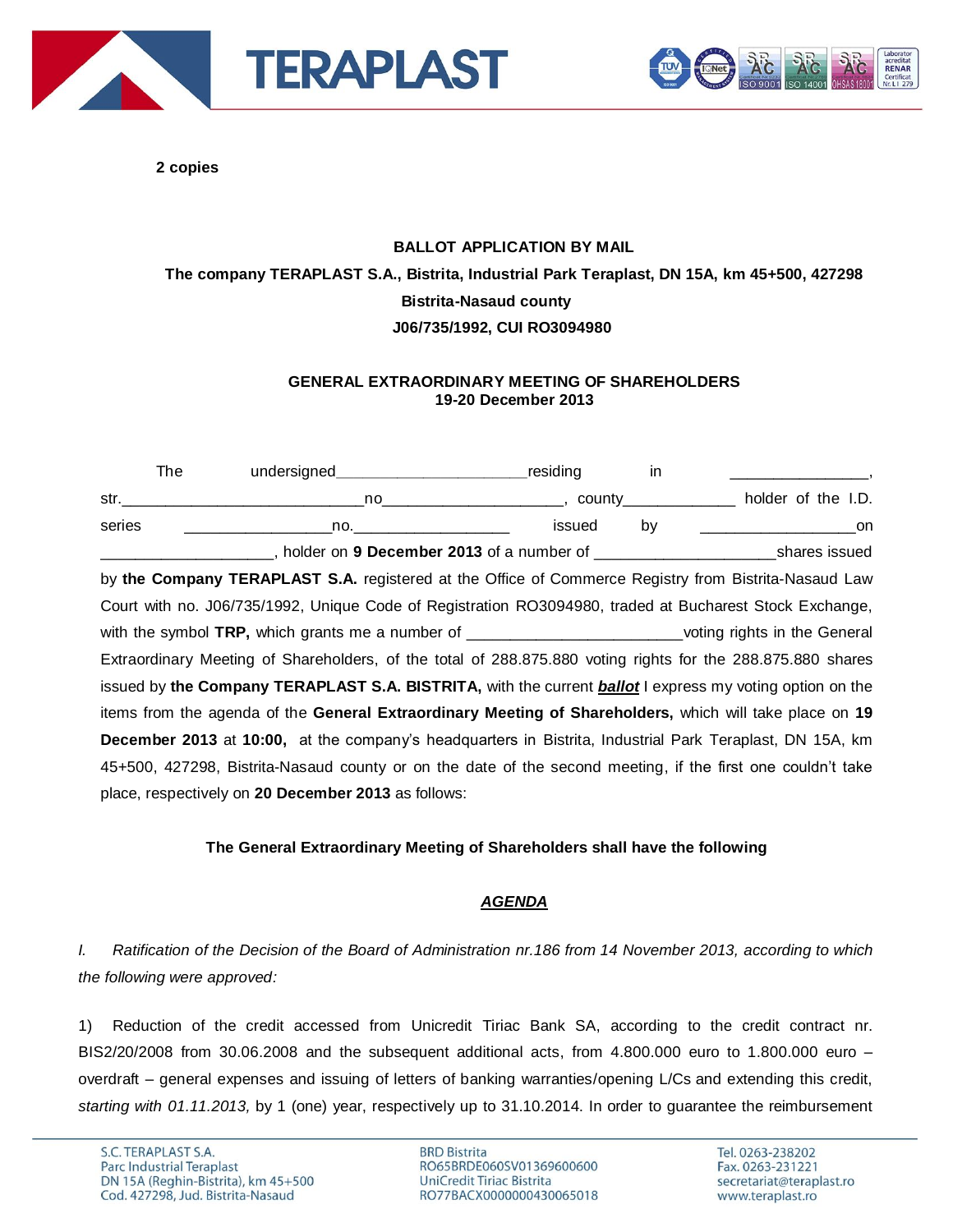of the credit granted by the Bank to the Company, plus interests, fees, taxes and penalties, as well as any other expenses related to, including, but without limiting to it, the recovery or preserve of the goods, the recovery of all the amounts due to the Bank, court/enforcement costs, as well as to guarantee the other obligations of the Company towards the Bank, the following guarantees are maintained:

a) Pledge/security mortgage having as object the stocks of current and future goods and finished products, for the development of the commercial activity, owned by S.C. TERAPLAST S.A., according to the Pledge Contract, concluded on 30.06.2008, as it was amended, which shall be registered in the Electronic Pledge Archive.

b) Assignment/security mortgage of the current and future receivable rights, as well as their accessories, coming from the current and future contracts/additional acts and/or orders and/or the invoices concluded/issued by the Borrower with his customers, having the quality of assigned debtors, according to the Contract of Assignment of Receivables, concluded on 30.06.2008, as it was amended, which shall be registered in the Electronic Pledge Archive.

c) Pledge/security mortgage having as object all current and future cash availabilities/credit balances from its current and future accounts and subaccounts open at the Bank, according to the Pledge Contract on the Account Balances, concluded on 30.06.2008, as it was amended, which shall be registered in the Electronic Pledge Archive.

d) The assignment of the rights resulted from the insurance policies ("all risks" type) issued by an insurance company agreed by the Bank, having as object the real estate and the movables brought into warranty. The borrower shall insure the movables and the real estate at the evaluated value and shall assign the Bank, as beneficiary of the insurance indemnity, all the rights resulted from this insurance. Also, the Borrower shall annually renew the insurance policies so as the goods be insured during the valid period of the Credit. The original of the insurance policies shall be kept by the Bank.

e) The real estate mortgage and the bans to break, annex, demolish, restructure, decorate, affect, rent, alienate and build on the real estate, owned by S.C. TERAPLAST S.A., situated in Bistrita, Bistrita-Nasaud county, consisting of land outside the town, category others, in surface of 1.004 mp and the construction built on it consisting of a production base, as well as on the respective constructions, in progress of buing built, real estate recorded in Land Registry no. 51284 of the administrative-territorial unit of Bistrita/ Bistrita-Nasaud county, coming from the conversion on paper of the old CF (Land Registry) no. 8753 of the administrative-territorial unit of Bistrita / Bistrita-Nasaud county, with cadastral/topographical no. 6609/1/18/2/1 – A1, top. 6609/1/18/2/1 cad. C1– A1.1, on the current and future rents/lease produced by the Real estate, as well as on the indemnities paid according to the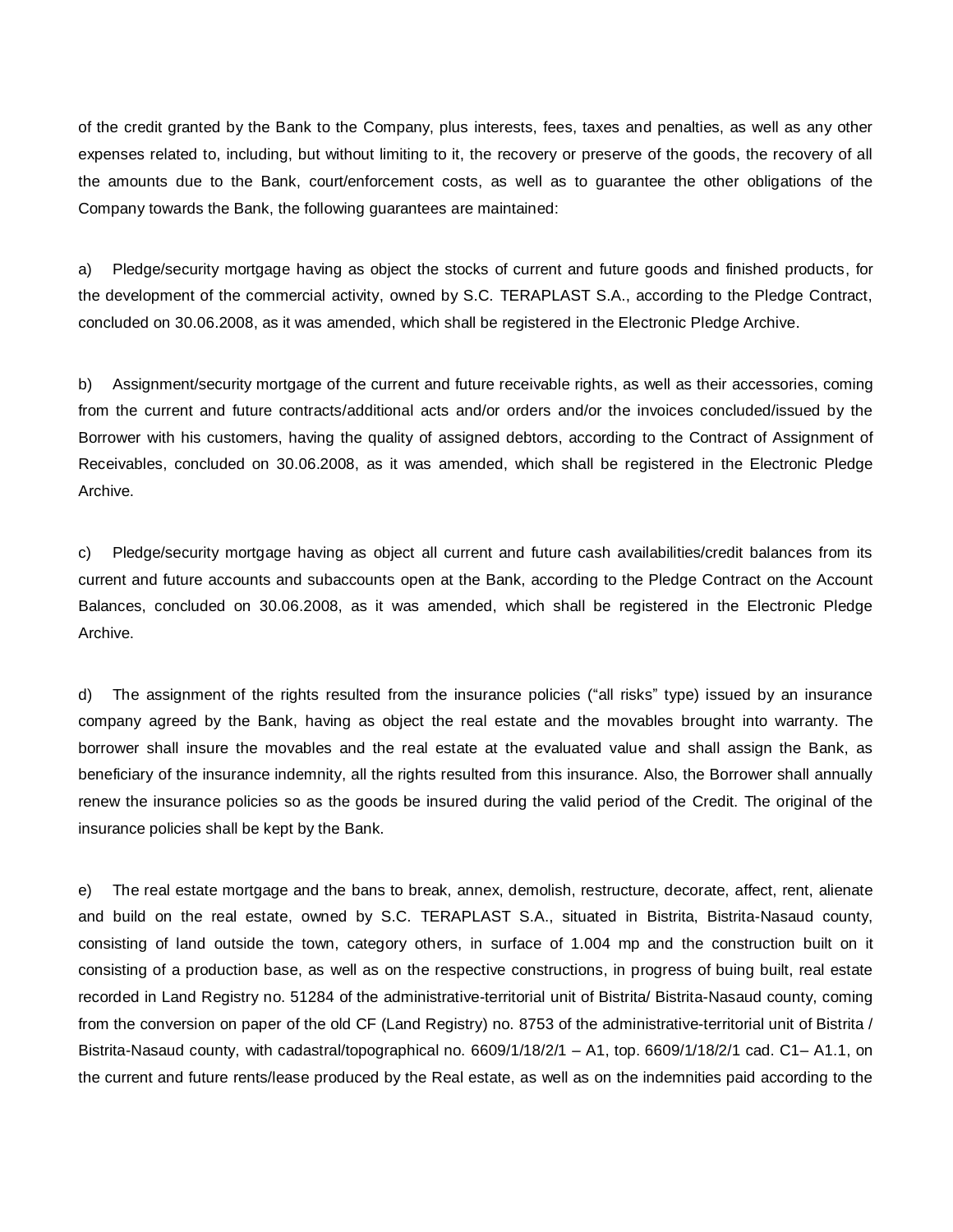warranty/insurance contracts of any kind on and related to the payment of these rents or lease, according to the Contract of real estate mortgage.

f) The real estate mortgage and the bans to break, annex, demolish, restructure, decorate, affect, rent, alienate and build on the real estate, owned by S.C. TERAPLAST S.A., situated in Bistrita, Bistrita-Nasaud county, consisting of land inside the town, category construction court yards, in surface of 1.476 mp and the construction built on it consisting of maintenance mechanical workshop, battery station, auto parts warehouse, as well as on the respective constructions, in progress of buing built, real estate recorded in Land Registry no. 51241 of the administrative-territorial unit of Bistrita/ Bistrita-Nasaud county, coming from the conversion on paper of the old CF (Land Registry) no. 6565 of the administrative-territorial unit of Bistrita / Bistrita-Nasaud county, with cadastral/topographical no. 8434/3 – A1, top. 8434/3-C1 cad. C1– A1.1, on the current and future rents/lease produced by the Real estate, as well as on the indemnities paid according to the warranty/insurance contracts of any kind on and related to the payment of these rents or lease, according to the Contract of real estate mortgage.

g) The real estate mortgage and the bans to break, annex, demolish, restructure, decorate, affect, rent, alienate and build on the real estate, owned by S.C TERAPLAST S.A., situated in Bistrita, Bistrita-Nasaud county, consisting of land inside the town, category others, in surface of 6.562 mp and the construction built on it consisting of power adjustment station; raw material, finished products, plastic warehouse; pedestrian bridge (metallic construction) which makes the pedestrian connection between TERRACOTTA section and PLASTIC section, as well as on the respective constructions, in progress of buing built, real estate recorded in Land Registry no. 51184 of the administrative-territorial unit of Bistrita/ Bistrita-Nasaud county, coming from the conversion on paper of the old CF (Land Registry) no. 6564 of the administrative-territorial unit of Bistrita / Bistrita-Nasaud county, with cadastral/topographical no. 8434/2 – A1, top. 8434/2 cad. C1– A1.1, on the current and future rents/lease produced by the Real estate, as well as on the indemnities paid according to the warranty/insurance contracts of any kind on and related to the payment of these rents or lease, according to the Contract of real estate mortgage.

h) The real estate mortgage and the bans to break, annex, demolish, restructure, decorate, affect, rent, alienate and build on the real estate, owned by S.C. TERAPLAST S.A., situated in Bistrita, Bistrita-Nasaud county, consisting of land outside the town, category others, in surface of 1.698 mp and the construction built on it consisting of tube production hall, as well as on the respective constructions, in progress of buing built, real estate recorded in Land Registry no. 51133 of the administrative-territorial unit of Bistrita/ Bistrita-Nasaud county, coming from the conversion on paper of the old CF (Land Registry) no. 6567 of the administrative-territorial unit of Bistrita / Bistrita-Nasaud county, with cadastral/topographical no. 8434/5 – A1, top. 8434/5 cad. C1– A1.1, on the current and future rents/lease produced by the Real estate, as well as on the indemnities paid according to the warranty/insurance contracts of any kind on and related to the payment of these rents or lease, according to the Contract of real estate mortgage.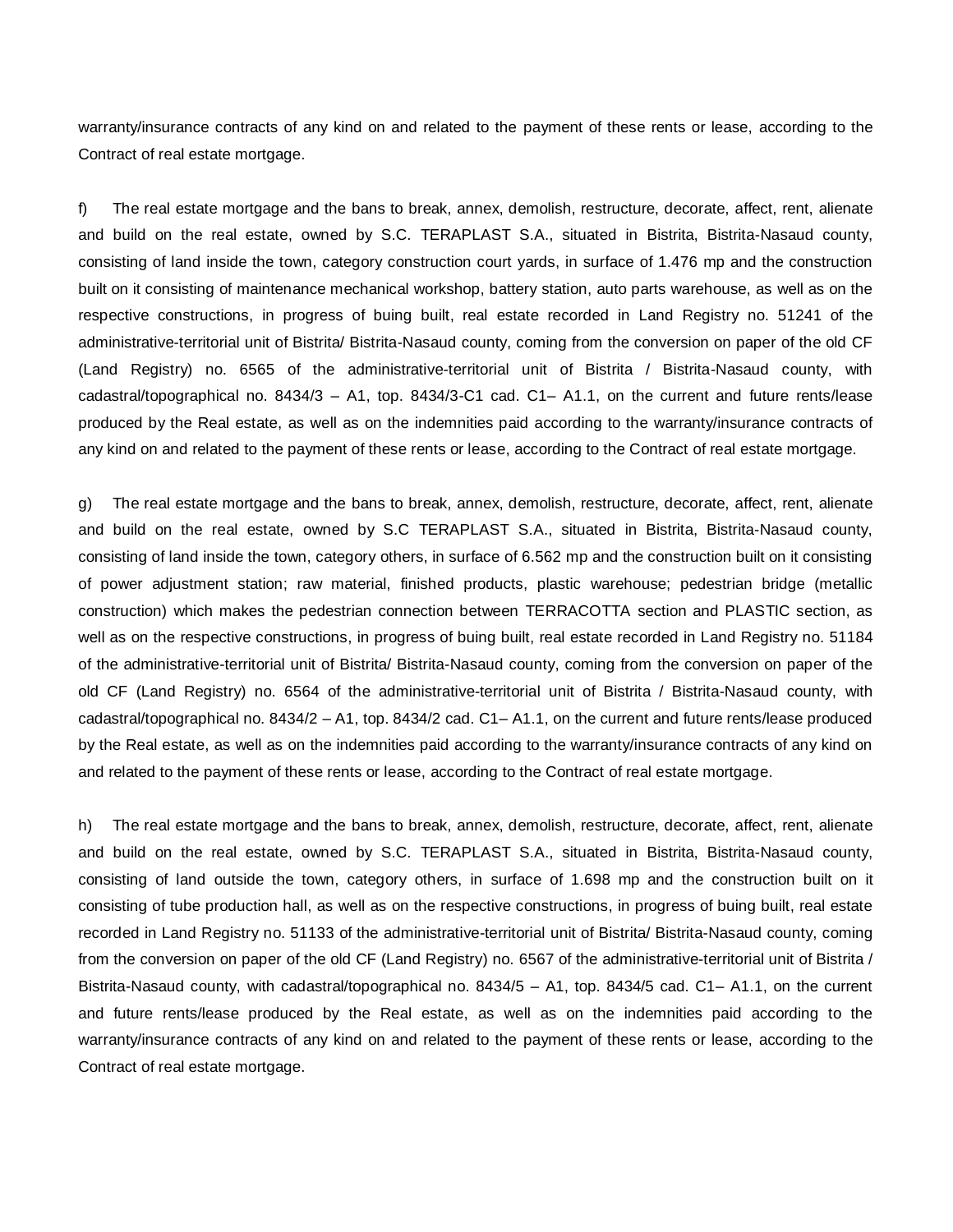i) The real estate mortgage and the bans to break, annex, demolish, restructure, decorate, affect, rent, alienate and build on the real estate, owned by S.C. TERAPLAST S.A., situated in Bistrita, Bistrita-Nasaud county, consisting of land outside the town, category construction court yards, in surface of 1.992 mp and the construction built on it consisting of storing spaces, as well as on the respective constructions, in progress of buing built, real estate recorded in Land Registry no.51267 of the administrative-territorial unit of Bistrita/ Bistrita-Nasaud county, coming from the conversion on paper of the old CF (Land Registry) no. 6533 of the administrative-territorial unit of Bistrita / Bistrita-Nasaud county, with cadastral/topographical no. 8540/2/1 – A1, top. 8540/2/1 cad. C1– A1.1, on the current and future rents/lease produced by the Real estate, as well as on the indemnities paid according to the warranty/insurance contracts of any kind on and related to the payment of these rents or lease, according to the Contract of real estate mortgage.

j) The real estate mortgage and the bans to break, annex, demolish, restructure, decorate, affect, rent, alienate and build on the real estate, owned by S.C. TERAPLAST S.A., situated in Bistrita, Bistrita-Nasaud county, consisting of land outside the town, category others, in surface of 4.570 mp and the construction built on it consisting of plastic production hall; plastic transformer station; plastic technological tower; plastic substation; PVC waste recycling line hall, as well as on the respective constructions, in progress of buing built, real estate recorded in Land Registry no. 61409 of the administrative-territorial unit of Bistrita/ Bistrita-Nasaud county, coming from the conversion on paper of the old CF (Land Registry) no. 6566 of the administrative-territorial unit of Bistrita / Bistrita-Nasaud county, with cadastral/topographical no 8434/4 – A1, top. 8434/4 cad. C1– A1.1, on the current and future rents/lease produced by the Real estate, as well as on the indemnities paid according to the warranty/insurance contracts of any kind on and related to the payment of these rents or lease, according to the Contract of real estate mortgage.

k) The real estate mortgage and the bans to break, annex, demolish, restructure, decorate, affect, rent, alienate and build on the real estate, owned by S.C. TERAPLAST S.A., situated in Bistrita, Bistrita-Nasaud county, consisting of land outside the town, category others, in surface of 1.358 mp and the construction built on it consisting of aggregate warehouse, as well as on the respective constructions, in progress of buing built, real estate recorded in Land Registry no. 61433 of the administrative-territorial unit of Bistrita/ Bistrita-Nasaud county, coming from the conversion on paper of the old CF (Land Registry) no. 7763 of the administrative-territorial unit of Bistrita / Bistrita-Nasaud county, with cadastral/topographical no Cad.455 Top: 8540/2/3/3 – A1, top. 8540/2/3/3 cad. 455-C1– A1.1, on the current and future rents/lease produced by the Real estate, as well as on the indemnities paid according to the warranty/insurance contracts of any kind on and related to the payment of these rents or lease, according to the Contract of real estate mortgage.

l) Security mortage on the cash receivables resulted from the insurance contracts/policies issued by an insurance company agreed by the Bank, having as object the real estate and the movables brought into warranty.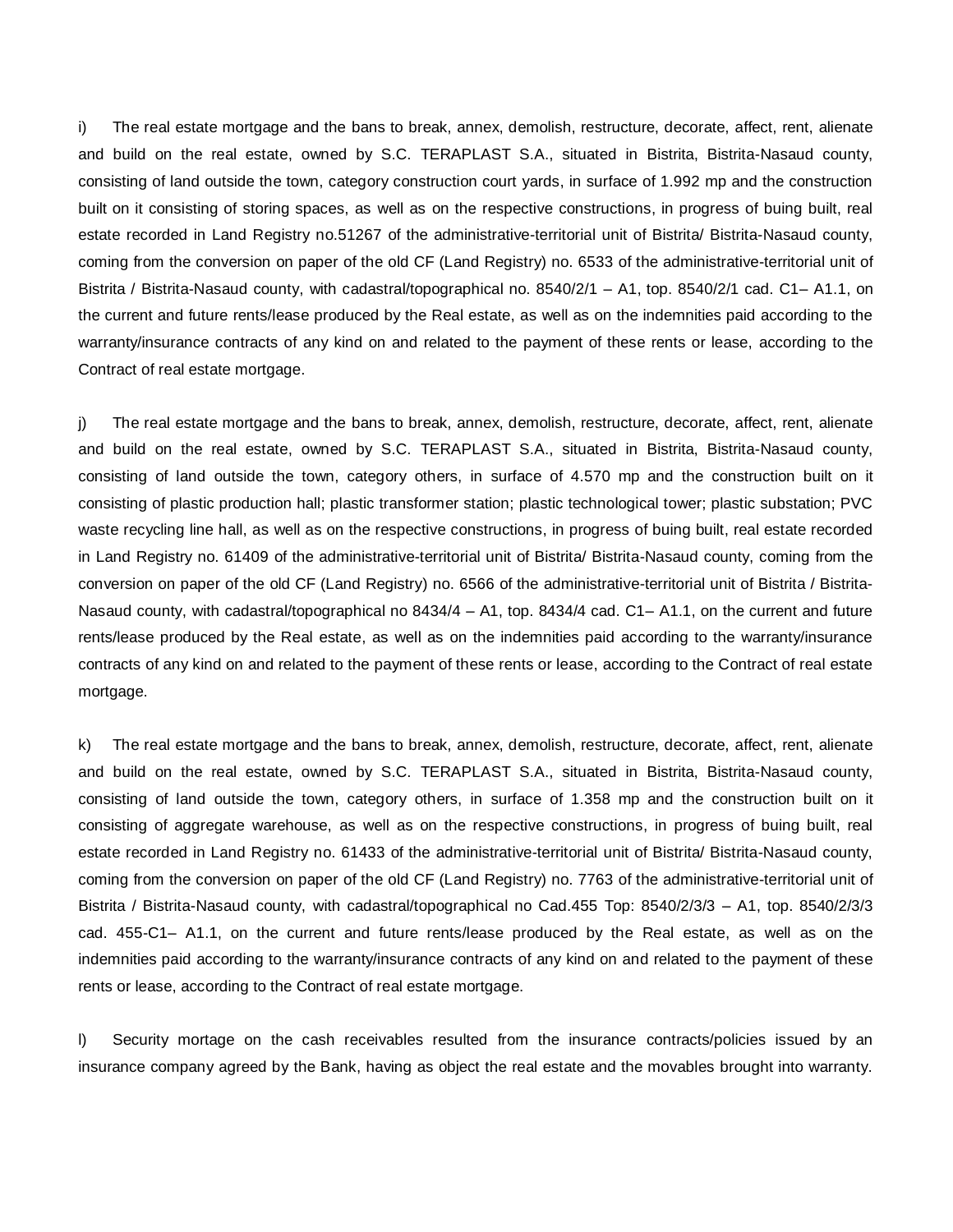Also, the Borrower shall annually renew the insurance policies so as the goods be insured during the valid period of the Credit.

m) Security mortage on the cash receivables and their accessories, coming from the current and future contract(s)/additional acts and/or orders and/or the invoices concluded/issued by S.C. TERAPLAST S.A. with its customers, having the quality of assigned debtor(s), according to the Contract of security mortgage on receivables, which shall be registered in the Electronic Pledge Archive.

2. Assigning Mr. Alexandru Stanean as Deputy General Manager as well as Mrs. Eniko-Edit Orban as the company's Financial Manager in order to achieve the following steps:

**a)** negotiate, convene on, conclude and sign in the name and for S.C. TERAPLAST S.A. the warranty contracts/additional acts to the credit contracts, as well as any other documents or instruments which are accessories, connected to or to which reference is made in the credit contracts, warranty contracts or any other documents as well as to sign any other application forms, requests which might be necessary and useful connected to this transaction concluded with UniCredit Ţiriac Bank S.A.

**b)** if it is necessary, to negotiate, convene on, conclude and sign in the name and for the Company any other additional acts subsequent to the credit contracts, warranty contracts and any other documents to which the company is party.

**c)** to fulfill in the name and for the Company any proceedings necessary so that these credit contracts/ additional acts, warranty contracts, as well as any other instruments which are accessories be fully valid and binding for the Company.

3. Assigning Mr. President Traian Simion to sign in the name and for all administrators, the Decision of the Board of Administration no.186/14.11.2013.

| For | <b>Against</b> | Abstain |
|-----|----------------|---------|
|     |                |         |
|     |                |         |

*II. The approval to extend the treasury line of 250.000 (twohundredandfiftythousand) EUR, starting with 01.11.2013, accessed from Unicredit Tiriac Bank S.A. according to the credit contract CLUJ3/297/2011 from 29.09.2011 as well as the subsequent additional acts, by maintaining the warranties already set, in order to guarantee the reimbursement of the credit granted by the Bank to the Company, plus interests, fees, taxes and penalties, as well as any other expenses related to, including, but without limiting to, the recovery or preserve of the goods, the recovery of all the amounts due to the Bank, court/enforcement expenses, as well as to guarantee the other obligations of the Company towards the Bank, as follows:*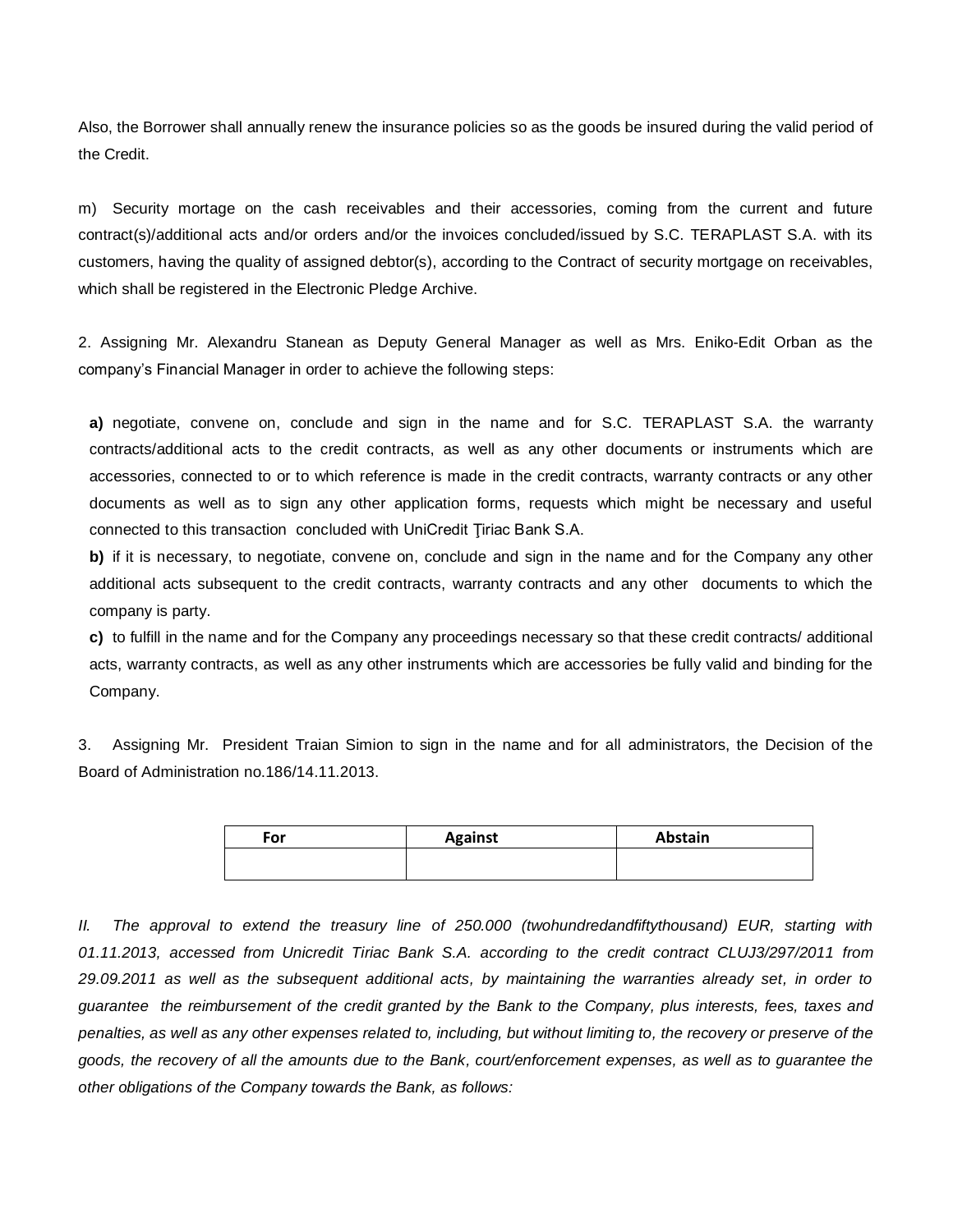a) Pledge/security mortgage having as object all current and future cash availabilities/credit balances from its current and future accounts and subaccounts open at the Bank, according to the pledge contract on the account balances, concluded on 29.09.2011.

| For | <b>Against</b> | Abstain |
|-----|----------------|---------|
|     |                |         |

*III. The approval to convert to RON the average term investment credit of 3.000.000 (threemillion) EUR, accessed from Unicredit Tiriac Bank S.A. according to the credit contract no.CLUJ3/296/2011 from 29.09.2011, as well as the subsequent additional acts, in order to refinance the acquisition of equipment and to extend this credit with 1 (one) year, respectively up to 29.09.2016. In order to guarentee the reimbursement of this credit plus interests, fees, taxes and penalties, as well as any other expenses related to, including, but without limiting to, the recovery or preserve of the goods, the recovery of all the amounts due to the Bank, court/enforcement expenses, as well as to guarantee the other obligations of the Company towards the Bank, the approval to maintain, in favor of the credit bank, the following guarantees:*

*a)* Ist (first) rank mortgage and the bans to alienate, affect, dismantle, rent, demolish and build and the financier's privilege on the real estate, owned by S.C TERAPLAST S.A., situated in Brasov, 249A, Calea Bucuresti, Brasov county, consisting of construction on the ground floor made of: finished product warehouse, raw material warehouse, PVC joinery production hall, storeroom, storeroom, P+E (groundfloor+floor) construction, made of 10 rooms, 2 bathrooms, 4 halls, staircase, as well as on the respective constructions, in progress of buing built, real estate recorded in Land Registry no.114726 of Brasov, with cadastral/topographical no. 9171, 9171-C1, 9171-C2, 9171-C3, 9171-C4, according to the Contract of real estate warranty, which shall be registered in the Land Registry of the property. The mortgage shall also be extended de jure to all the subsequent improvement which shall be brought to the property mentioned above, according to the art. 1777 Civil Code;

**b)** Pledge having as object all current and future cash availabilities/credit balances from its current and future accounts and subaccounts open at the Bank.

**c)** Pledge having as object equipment owned by S.C. TERAPLAST S.A.;

**d)** Assignment of the receivable rights, as well as their accessories, coming from the current and future contracts and/or orders and/or the invoices concluded/issued by the Borrower with his customers, having the quality of assigned debtor(s).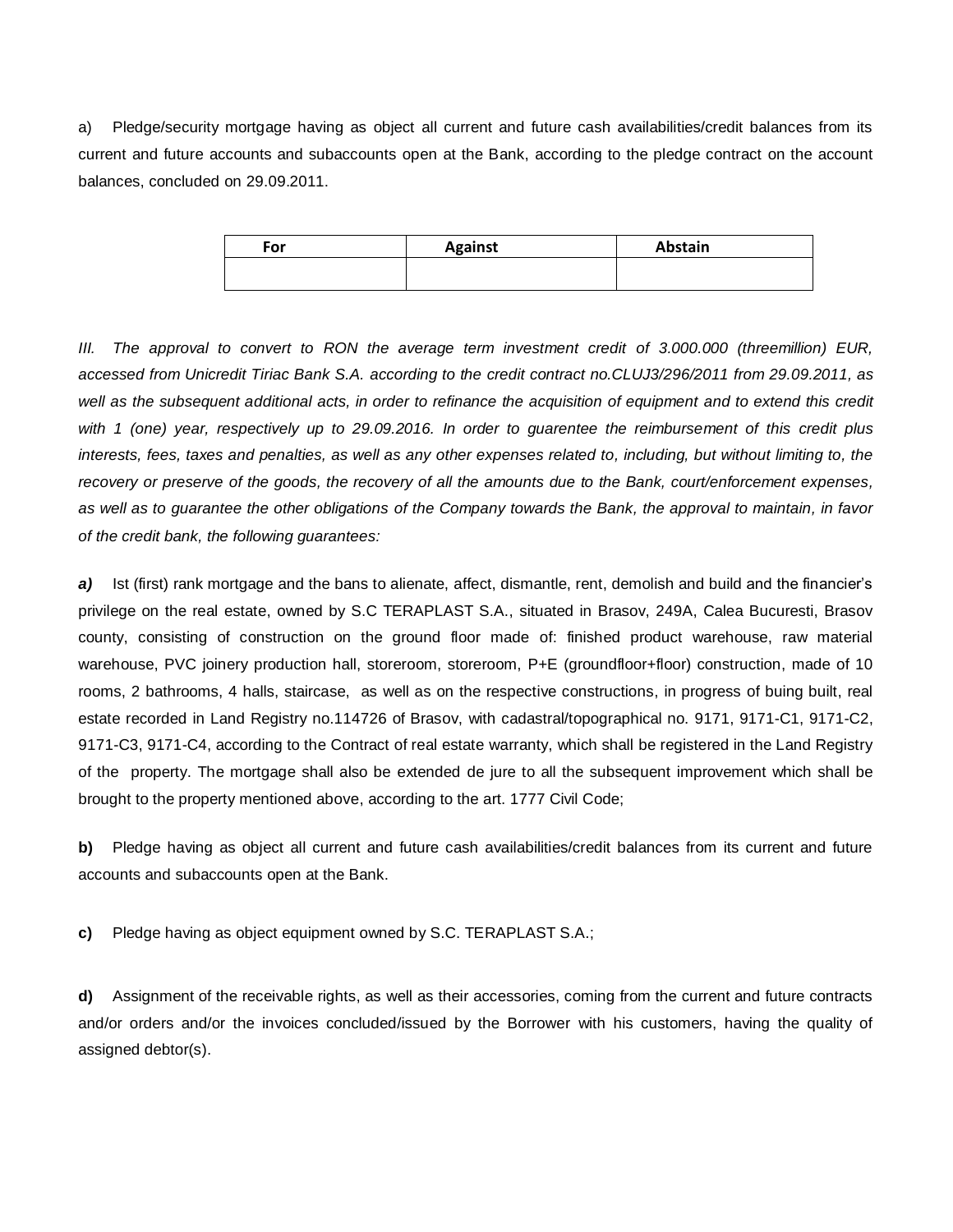**e)** The assignment of the rights resulted from the insurance policies ("all risks" type) issued by an insurance company agreed by the Bank, having as object the real estate and the movables brought into warranty.

| For | <b>Against</b> | Abstain |
|-----|----------------|---------|
|     |                |         |
|     |                |         |

IV. *The approval to maintain the long term investment credit of 3.500.000 (threemillionfivehundredthousand) EUR, accessed by the Company from Unicredit Tiriac Bank S.A. according to the credit contract no.CLUJ3/605/2007 from 28.11.2007 as well as the subsequent additional acts, maintaining the warranties already set (except for the property situated in Bistrita, 27A, Drumul Tarpiului str.,* recorded in the Land Registry no. **54207**  of the administrative-territorial unit of Bistrita / Bistrita-Nasaud county*, on which a IInd rank mortgage was set, following the release of this property from the guarantee structure) in order to guarentee the reimbursement of the credit granted by the Bank to the Company plus interests, fees, taxes and penalties, as well as any other expenses related to, including, but without limiting to, the recovery or preserve of the goods, the recovery of all the amounts due to the Bank, court/enforcement expenses, as well as to guarantee the other obligations of the Company towards the Bank;*

| For | <b>Against</b> | Abstain |
|-----|----------------|---------|
|     |                |         |

V. *Assigning Mr. Alexandru Stanean as Deputy General Manager as well as Mrs. Eniko-Edit Orban as the company's Financial Manager to achieve the following steps in relation with Unicredit Tiriac Bank S.A.:*

a) negotiate, convene on, conclude and sign in the name and for S.C. TERAPLAST S.A. the warranty contracts/additional acts to the credit contracts, as well as any other documents or instruments which are accessories, connected to or to which reference is made in the credit contracts, warranty contracts or any other documents as well as to sign any other application forms, requests which might be necessary and useful connected to this transaction concluded with UniCredit Tiriac Bank S.A.

b) if it is necessary, to negotiate, convene on, conclude and sign in the name and for the Company any other additional acts subsequent to the credit contracts, warranty contracts and any other documents to which the company is party.

c) to fulfill in the name and for the Company any proceedings necessary so that these credit contracts/ additional acts, warranty contracts, as well as any other instruments which are accessories be fully valid and binding for the Company.

| For<br>Against | Abstain |
|----------------|---------|
|                |         |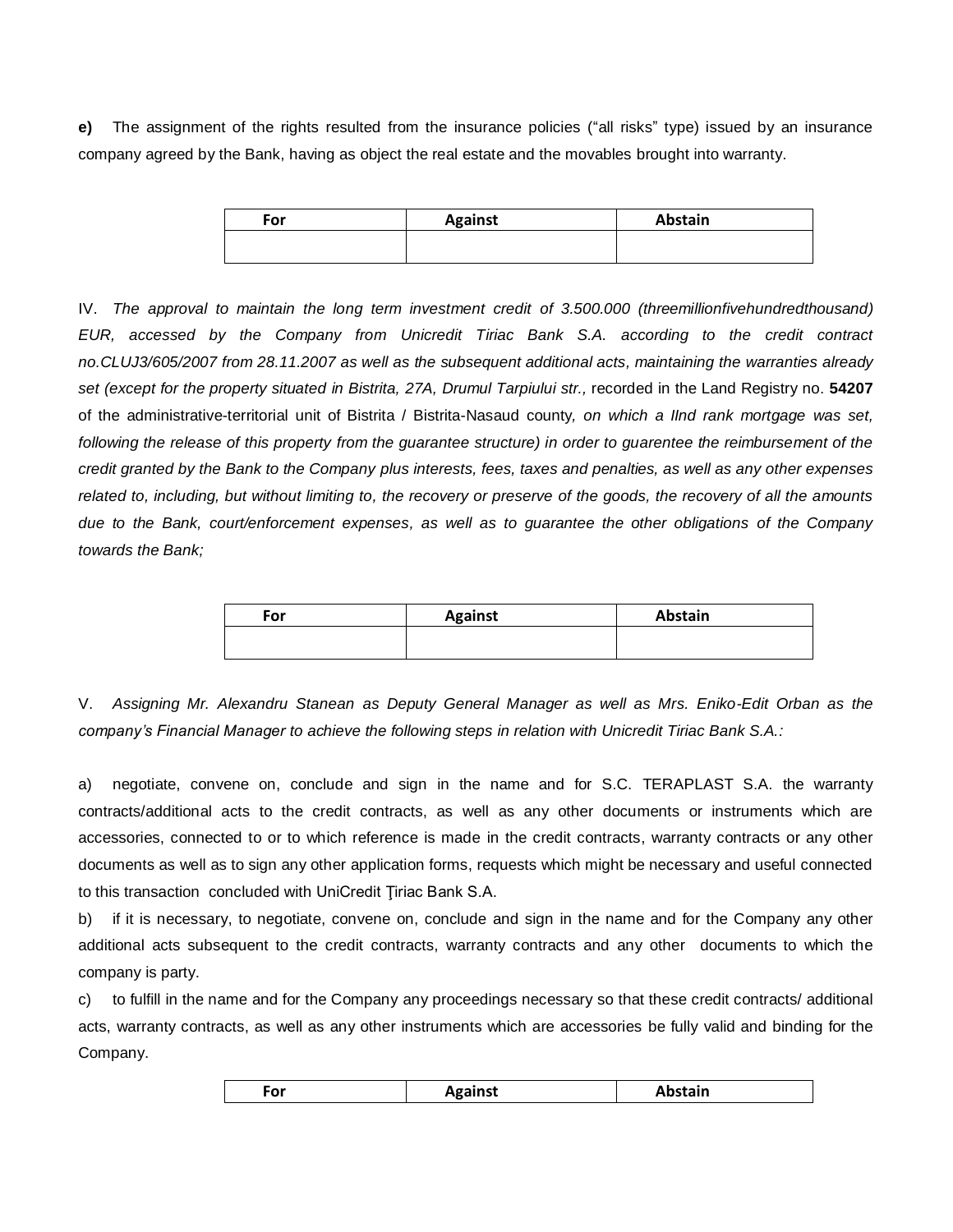*VI. Ratification of the Decision of the Board of Administration no. 181 from 26 August 2013, according to which the following were approved:*

1. Supplementing the number of vehicles which are going to be bought by the company from 15 to 19 (VW Golf);

2. Rectification of the investment budget, that is increasing it to 270.000 euro, following the approval of buying the number of vehicles mentioned at point 1 (compared to 213.900 euro, the correction value approved according to the Decision of the Board of Administration no. 177 from 01 August 2013);

3. Contracting a loan of 270.000 euro from Porsche Bank Romania SA in order to buy 19 vehicles mentioned at point 1;

4. Guarantee to fulfill all the obligations of reimbursing the loan granted by Porsche Bank Romania SA and the interests, by setting up a mortgage on all the vehicles bought through the loan contracted;

5. Assigning Mrs. Edit Orban and Mr. Alexandru Stanean to decide on the input value of the vehicles which are going to be bought according to the loan contracted from Porsche Bank Romania SA, as well as to negotiate and sign all the documents necessary in order to accomplish the current decision, including, but without limiting to: credit contracts, documents for the credit contracts, additional acts to the credit contracts, etc. The present proxy is valid until its express revocation by the Board of Administration of SC TERAPLAST SA.

6. Assigning Mr. Traian Simion, President of the Board of Administration and Mr. Alexandru Stanean, Administrator, to sign the Decision of the Board of Administration which is going to be adopted.

| For | <b>Against</b> | Abstain |
|-----|----------------|---------|
|     |                |         |
|     |                |         |

*VII. Establishing the registration date which serves to identify the shareholders who will be affected by the decisions adopted by the General Extraordinary Meeting of Shareholders. The date proposed by the Board of Administration is 10 January 2014.*

| For | <b>Against</b> | Abstain |
|-----|----------------|---------|
|     |                |         |

*VIII. Assigning the president of the Board of Administration to sign, in the name and for all shareholders present at the meeting, the A.G.E.A.Decision.*

| For | <b>Against</b> | Abstain |
|-----|----------------|---------|
|     |                |         |